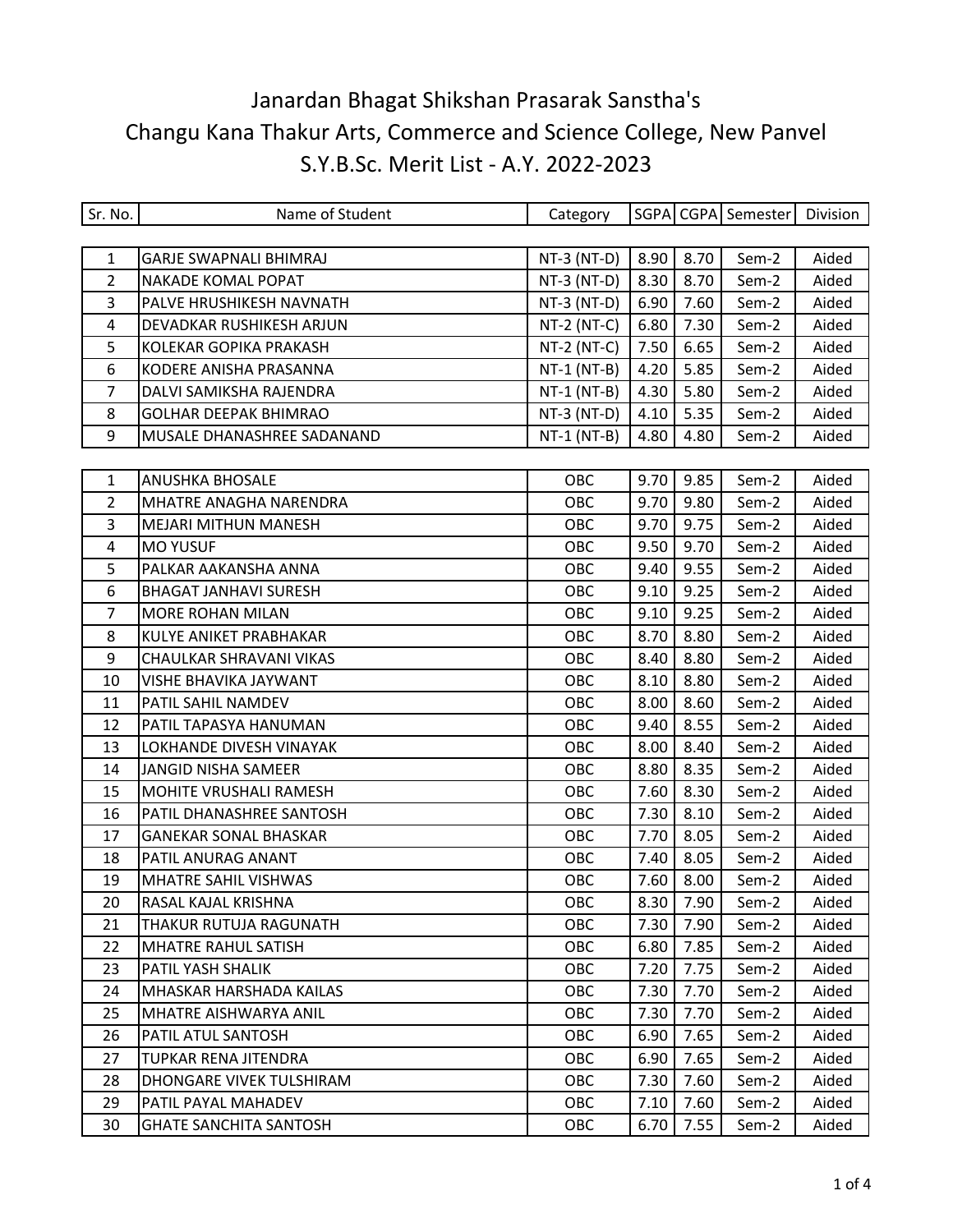| Sr. No.        | Name of Student                     | Category    |      |             | SGPA CGPA Semester | Division |
|----------------|-------------------------------------|-------------|------|-------------|--------------------|----------|
|                |                                     |             |      |             |                    |          |
| 31             | SANGDE SIDDHIKA SUBHASH             | OBC         | 7.20 | 7.50        | Sem-2              | Aided    |
| 32             | PALKAR ROHIT ANNA                   | OBC         | 6.10 | 7.50        | Sem-2              | Aided    |
| 33             | KATHE SNEHA TUKARAM                 | OBC         | 6.40 | 7.45        | Sem-2              | Aided    |
| 34             | PATIL NUPOOR PURUSHOTTAM            | OBC         | 6.20 | 7.40        | Sem-2              | Aided    |
| 35             | KAMBLE SARA DINESH                  | OBC         | 6.40 | 7.35        | Sem-2              | Aided    |
| 36             | GONDHALI SWARANGI LAXMAN            | OBC         | 6.20 | 7.30        | Sem-2              | Aided    |
| 37             | CHIMANE VEEDITA SANDIP              | OBC         | 6.30 | 7.25        | Sem-2              | Aided    |
| 38             | PATIL SHRUTI MOHAN                  | OBC         | 6.20 | 7.20        | Sem-2              | Aided    |
| 39             | MHATRE SAKSHI TULSHIDAS             | OBC         | 5.50 | 7.15        | Sem-2              | Aided    |
| 40             | SUTAR SNEHA SANTOSH                 | OBC         | 6.40 | 7.10        | Sem-2              | Aided    |
| 41             | PATIL RUCHI SUNIL                   | OBC         | 5.90 | 7.10        | Sem-2              | Aided    |
| 42             | GOWARI SHWETA ASHISH                | OBC         | 5.70 | 6.80        | Sem-2              | Aided    |
| 43             | PATIL VEDANT VASANT                 | OBC         | 5.40 | 6.70        | Sem-2              | Aided    |
| 44             | SHARMA SANGEETA KUMARI KESHAV KUMAR | OBC         | 7.00 | 6.65        | Sem-2              | Aided    |
| 45             | PARDESHI RAJ UMESH                  | OBC         | 6.20 | 6.55        | Sem-2              | Aided    |
| 46             | CHAVAN ATHARVA RAVINDRA             | OBC         | 6.80 | 6.50        | Sem-2              | Aided    |
| 47             | SHARMA NIKKI KUMARI DINESH          | OBC         | 6.50 | 6.45        | Sem-2              | Aided    |
| 48             | MUMBAIKAR SALONI VIKAS              | OBC         | 6.90 | 6.40        | Sem-2              | Aided    |
| 49             | MUKADAM SWAPNIL YASHAWANT           | OBC         | 5.10 | 6.30        | Sem-2              | Aided    |
| 50             | <b>BHUSARI SAKSHI SUBHASH</b>       | OBC         | 5.00 | 6.15        | Sem-2              | Un-Aided |
| 51             | NEHETE PRANJAL LALIT                | OBC         | 3.90 | 6.00        | Sem-2              | Un-Aided |
| 52             | NARAWADE SIDDHANT SANJAY            | OBC         | 5.20 | 5.95        | Sem-2              | Un-Aided |
| 53             | PATIL HARSHADA LAXMAN               | OBC         | 4.70 | 5.85        | Sem-2              | Un-Aided |
| 54             | <b>CHORGHE SAHIL SANTOSH</b>        | OBC         | 4.90 | 5.80        | Sem-2              | Un-Aided |
| 55             | <b>MHATRE SHREYASH SUNIL</b>        | OBC         | 4.70 | 5.80        | Sem-2              | Un-Aided |
| 56             | PHADKE KIRAN ANIRUDDH               | OBC         | 4.00 | 5.80        | Sem-2              | Un-Aided |
| 57             | PATIL SHUBHAM RAMESH                | OBC         | 3.70 | 5.55        | Sem-2              | Un-Aided |
| 58             | PATEL SANJEEV KUMAR BANSILAL        | OBC         | 6.40 | 5.45        | Sem-2              | Un-Aided |
| 59             | KHOT ADITYA DHANAJI                 | OBC         | 3.90 | 5.45        | Sem-2              | Un-Aided |
| 60             | <b>BHALEKAR ROSHNI JAGANNATH</b>    | OBC         |      | $4.90$ 5.25 | Sem-2              | Un-Aided |
| 61             | <b>BHOPI MEGHNATH SURESH</b>        | OBC         | 4.60 | 5.20        | Sem-2              | Un-Aided |
| 62             | PATIL SANGAM KISAN                  | OBC         | 4.40 | 5.20        | Sem-2              | Un-Aided |
| 63             | KAJBAJE KASHMIRA VIVEK              | OBC         | 3.60 | 4.90        | Sem-2              | Un-Aided |
| 64             | MUKADAM SANIKA SANJAY               | OBC         | 3.80 | 4.85        | Sem-2              | Un-Aided |
| 65             | <b>BANKAR NEHA GORAKHNATH</b>       | OBC         | 3.30 | 4.20        | Sem-2              | Un-Aided |
| 66             | GONDHALI KAPLESH UMESH              | OBC         | 3.60 | 3.45        | Sem-2              | Un-Aided |
|                |                                     |             |      |             |                    |          |
| $\mathbf{1}$   | THAKUR ASHISH KRISHNA               | <b>OPEN</b> | 9.90 | 9.95        | Sem-2              | Aided    |
| $\overline{2}$ | PATEL SAIMA ABUDAWOOD               | <b>OPEN</b> | 9.70 | 9.75        | Sem-2              | Aided    |
| 3              | <b>MORE SANIKA ANKUSH</b>           | <b>OPEN</b> | 9.50 | 9.70        | Sem-2              | Aided    |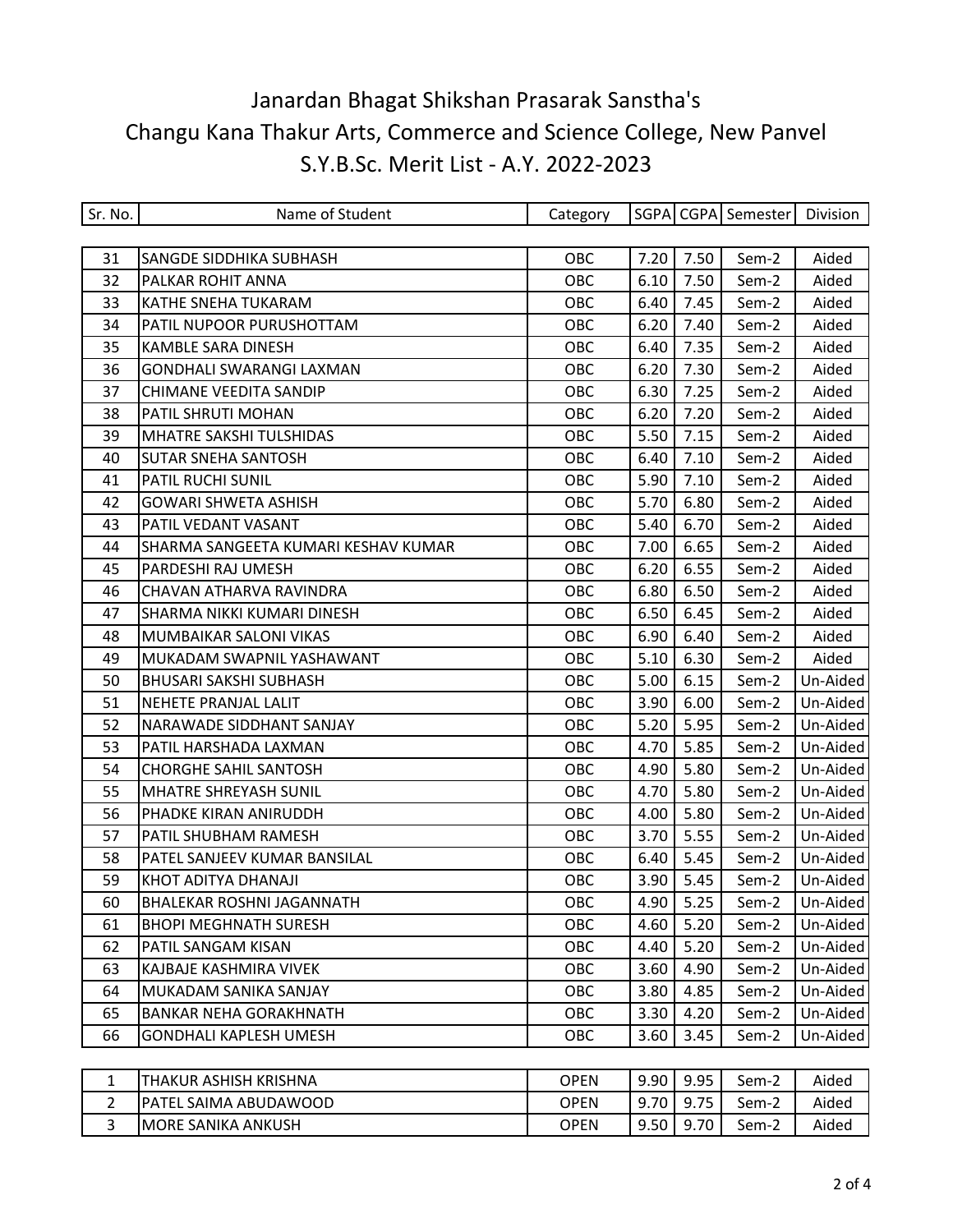| Sr. No. | Name of Student                             | Category    |      |      | SGPA CGPA Semester | Division |
|---------|---------------------------------------------|-------------|------|------|--------------------|----------|
|         |                                             |             |      |      |                    |          |
| 4       | DISALE MITESH GANPAT                        | <b>OPEN</b> | 9.40 | 9.60 | Sem-2              | Aided    |
| 5       | SABAT NIKITA NARAYAN                        | <b>OPEN</b> | 9.60 | 9.55 | Sem-2              | Aided    |
| 6       | TIWARI AASTHA MAHENDRAPRASAD                | <b>OPEN</b> | 9.10 | 9.30 | Sem-2              | Aided    |
| 7       | ARSLAIN MOHI UD DIN GHULAM MOHI UD DIN BHAT | <b>OPEN</b> | 9.60 | 9.25 | Sem-2              | Aided    |
| 8       | <b>BAGAL SANIKA VIJAY</b>                   | <b>OPEN</b> | 8.70 | 9.15 | Sem-2              | Aided    |
| 9       | MULLA ASMA ALTAF                            | <b>OPEN</b> | 8.30 | 9.15 | Sem-2              | Aided    |
| 10      | PADWAL RAJ SURYAKANT                        | <b>OPEN</b> | 9.40 | 8.90 | Sem-2              | Aided    |
| 11      | CHAUDHARY PRIYA SHESHNATH                   | <b>OPEN</b> | 9.00 | 8.80 | Sem-2              | Aided    |
| 12      | DESHMUKH KUNAL GANESH                       | <b>OPEN</b> | 8.20 | 8.75 | Sem-2              | Aided    |
| 13      | TARAFDAR NEHA MOSTAKIM                      | <b>OPEN</b> | 8.80 | 8.60 | Sem-2              | Aided    |
| 14      | VARMA VISHAL RAVINDRABHAI                   | <b>OPEN</b> | 7.90 | 8.60 | Sem-2              | Aided    |
| 15      | KHAN IFRAH ABDULRAUF                        | <b>OPEN</b> | 7.70 | 8.55 | Sem-2              | Aided    |
| 16      | SINGH SMITA TRIBHUWAN                       | <b>OPEN</b> | 8.10 | 8.30 | Sem-2              | Aided    |
| 17      | ASNOTIKAR SWAPNA SANDEEP                    | <b>OPEN</b> | 8.50 | 8.15 | Sem-2              | Aided    |
| 18      | <b>GHADAGE BHARATI RAMESH</b>               | <b>OPEN</b> | 8.10 | 8.15 | Sem-2              | Aided    |
| 19      | SAYYAD UMMEHANI SHAHNAWAZ                   | <b>OPEN</b> | 7.90 | 8.15 | Sem-2              | Aided    |
| 20      | <b>KHANE RIYA SANTOSH</b>                   | <b>OPEN</b> | 7.40 | 8.10 | Sem-2              | Aided    |
| 21      | <b>BARGE SNEHAL SANDEEP</b>                 | <b>OPEN</b> | 7.90 | 8.00 | Sem-2              | Aided    |
| 22      | MANE PRATHMESH DASHRATH                     | <b>SEBC</b> | 7.90 | 7.98 | Sem-2              | Aided    |
| 23      | PATEL SAYMA SALIM                           | <b>OPEN</b> | 8.10 | 7.95 | Sem-2              | Aided    |
| 24      | MAHAJAN BHAGYASHREE NIVRUTI                 | <b>SEBC</b> | 7.90 | 7.95 | Sem-2              | Aided    |
| 25      | CHAVAN SAKSHI JAYWANT                       | <b>OPEN</b> | 7.80 | 7.90 | Sem-2              | Aided    |
| 26      | PATEL SAHEBA SALIM                          | <b>OPEN</b> | 7.30 | 7.90 | Sem-2              | Aided    |
| 27      | MISHRA KAMAKSHI GANGASAGAR                  | <b>OPEN</b> | 6.90 | 7.90 | Sem-2              | Aided    |
| 28      | RATATE SEJAL RAVINDRA                       | <b>OPEN</b> | 7.60 | 7.75 | Sem-2              | Aided    |
| 29      | KHAN ZOYA ABDUL KALAM                       | <b>OPEN</b> | 6.60 | 7.75 | Sem-2              | Aided    |
| 30      | KADAM NIKITA NATHAJI                        | <b>OPEN</b> | 8.70 | 7.60 | Sem-2              | Aided    |
| 31      | MORE SAMRUDDHI BALKRISHNA                   | <b>OPEN</b> | 6.50 | 7.55 | Sem-2              | Aided    |
| 32      | YADAV ANKITA LALJI                          | <b>OPEN</b> | 8.10 | 7.50 | Sem-2              | Aided    |
| 33      | JAGTAP SWEJAL BALARAM                       | OPEN        | 6.50 | 7.25 | Sem-2              | Aided    |
| 34      | SONAWANE SANIKA LALASAHEB                   | <b>OPEN</b> | 6.20 | 7.20 | Sem-2              | Aided    |
| 35      | SHELAR NUPUR NARENDRA                       | <b>OPEN</b> | 7.40 | 7.15 | Sem-2              | Aided    |
| 36      | SONKAR SANIKA GIRIDHARI                     | <b>OPEN</b> | 6.40 | 7.15 | Sem-2              | Aided    |
| 37      | MORE NEHA RAJENDRA MORE                     | <b>OPEN</b> | 7.50 | 7.10 | Sem-2              | Aided    |
| 38      | PATIL BHAKTI SANTOSH                        | <b>OPEN</b> | 6.60 | 7.10 | Sem-2              | Aided    |
| 39      | PISAL MAYURI MAHENDRA                       | <b>SEBC</b> | 6.10 | 7.05 | Sem-2              | Aided    |
| 40      | <b>BAMUGADE SRUSHTI PRADEEP</b>             | <b>OPEN</b> | 5.40 | 7.05 | Sem-2              | Aided    |
| 41      | RASALKAR IRAM SHAKIL                        | <b>OPEN</b> | 7.50 | 7.00 | Sem-2              | Aided    |
| 42      | PATKAR ISHVARI SUDHAKAR                     | <b>OPEN</b> | 6.80 | 6.95 | Sem-2              | Aided    |
| 43      | YADAV DIPTI RAMASHRE                        | <b>OPEN</b> | 6.80 | 6.95 | Sem-2              | Aided    |